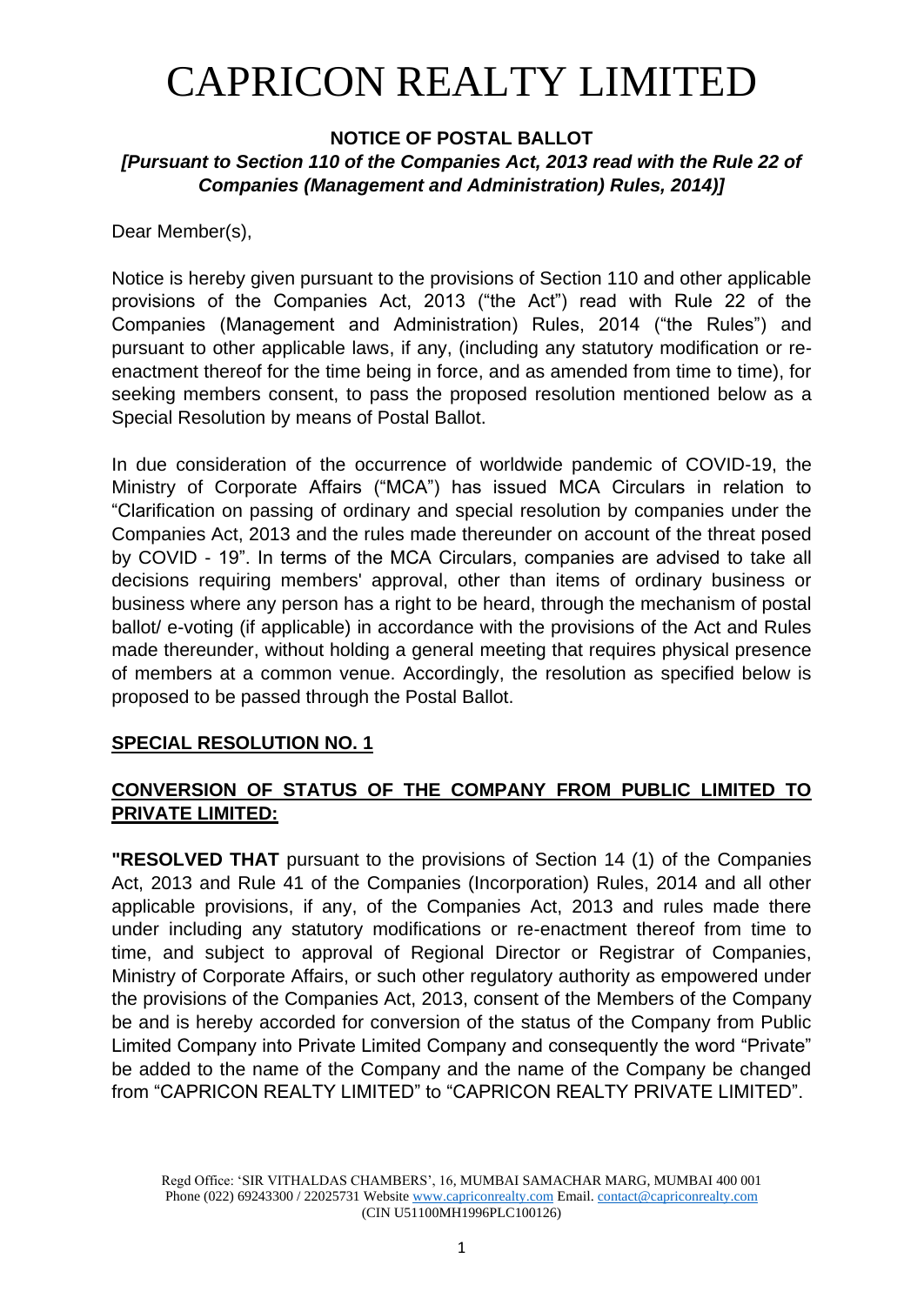**RESOLVED FURTHER THAT** pursuant to the provisions of Section 13 and all other applicable provisions, if any, of the Companies Act, 2013 and rules made there under including any statutory modifications or re-enactment thereof from time to time, and subject to approval of Regional Director or Registrar of Companies or such other regulatory authority as empowered under the provisions of the Companies Act, 2013, consent of the Members of the Company be and is hereby accorded for substituting Clause I ('Name Clause') of the Memorandum of Association of the Company with the following clause:

"I. The name of the Company is CAPRICON REALTY PRIVATE LIMITED."

**RESOLVED FURTHER THAT** pursuant to the provisions of Section 14(1) and all other applicable provisions, if any, of the Companies Act, 2013 and rules made there under including any statutory modifications or re-enactment thereof from time to time, and subject to approval of Regional Director or Registrar of Companies or such other regulatory authority as empowered under the provisions of the Companies Act, 2013, consent of the Members of the Company be and is hereby accorded for adoption of new set of Articles of Association as per the draft placed before the meeting and initialed by the Chairman for identification.

**RESOLVED FURTHER THAT** any one Director of the Company be and are hereby jointly and / or severally authorized to sign either physically or electronically the petition, affidavit, declaration, application, power of attorney, e-form, submissions, replies, papers and other documents by affixing physical signature or digital signature on all the papers as may be required and to do all such acts, matters, deeds and things to give effect to this resolution and to appear before appropriate authority in regard to above subject, appoint agents, attorneys, representatives, professionals, to represent the Company before the Registrar of Companies and the Regional Director, Western Region, Mumbai and such other authority as may be required."

### **NOTES:**

- **1.** The Explanatory Statements and reasons for the proposed Special Resolution pursuant to Section 102 read with Section 110 of the Act setting out the nature of concern or interest, financial or otherwise, and other information and facts to enable you to understand the meaning, scope and implications of the item of business and to take decision thereon, are appended herein below.
- **2.** The Board of Directors of the Company, in compliance with the Rules, has appointed Mr. Nilesh G. Shah, Practicing Company Secretary (Membership No. FCS-4554, CP No. 2631), Mumbai, as a Scrutinizer (hereinafter called the "Scrutinizer"), for conducting the said Postal Ballot process in a fair and transparent manner.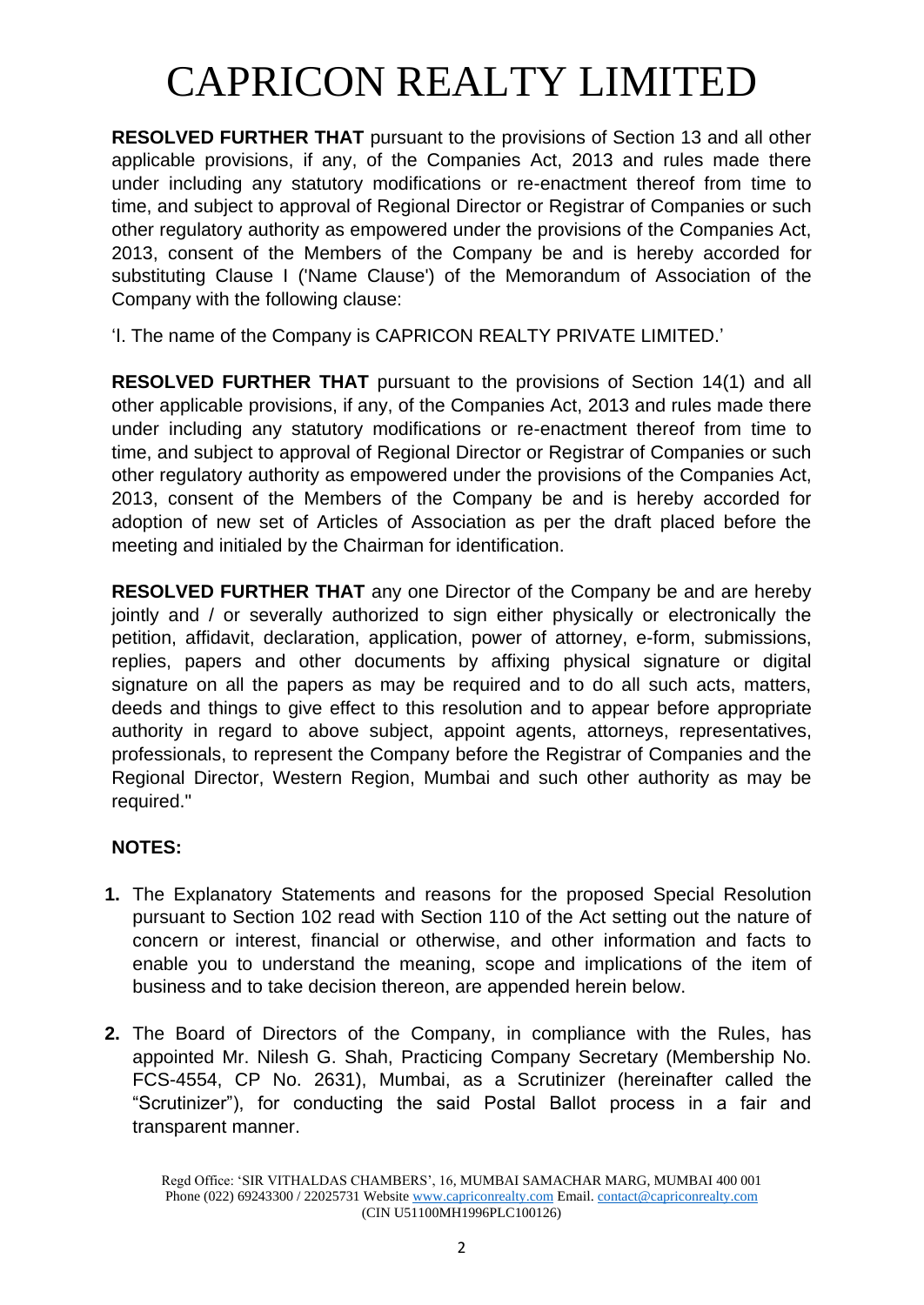- **3.** The Notice of Postal Ballot along with Postal Ballot Form is being sent to all the Members, whose names appear in the Register of Members / List of Beneficial Owners as - maintained by the Depositories - as on Friday, 14<sup>th</sup> January, 2022 (Cut-off Date). The Postal Ballot Notice is being sent to Members in electronic form to the e-mail addresses registered with their Depository Participants (in case of electronic shareholding) / the Company's Registrar and Share Transfer Agent (in case of physical shareholding). The Company is also sending physical Postal Ballot Notice by permitted mode along with postage pre-paid self-addressed Business Reply Envelope. A person who is not a Member as on the Cut-off Date should treat this Notice for information purpose only.
- **4.** Members may please note that the Postal Ballot Notice along with the Explanatory Statement, instructions and manner of voting and the Postal Ballot Form will be available on the Company"s website at [https://www.capriconrealty.com](https://www.capriconrealty.com/)
- **5.** A Member cannot exercise his / her / its vote by proxy on Postal Ballot.
- **6.** There will be only 1 (one) Postal Ballot Form for every Client ID / Folio No., irrespective of the number of Joint Shareholder(s).

#### **7. Instruction for voting through postal ballot:**

- a) Members desirous to exercise vote by postal ballot shall complete the postal ballot form and send it to the Scrutinizer in the enclosed selfaddressed Business Reply Envelope. The postage cost will be borne by the Company. However, envelopes containing Postal Ballot Form(s), if deposited in person or sent by courier or registered / speed post at the expense of the Member will also be accepted.
- b) The self-addressed envelope bears the address of the Scrutinizer appointed by the Board of Directors of the Company.
- c) This form should be completed and signed by the shareholder (as per the specimen signature registered with the company or furnished to National Securities Depository Limited or Central Depository Services (India) Limited in respect of shares held in physical form or dematerialised form respectively). In case of joint holding, this form should be completed and signed by the first named shareholder and in his absence, by the next named shareholder.
- d) Incomplete and /or unsigned Postal Ballot Form will be rejected.

Regd Office: 'SIR VITHALDAS CHAMBERS', 16, MUMBAI SAMACHAR MARG, MUMBAI 400 001 Phone (022) 69243300 / 22025731 Website www.capriconrealty.com Email. contact@capriconrealty.com (CIN U51100MH1996PLC100126)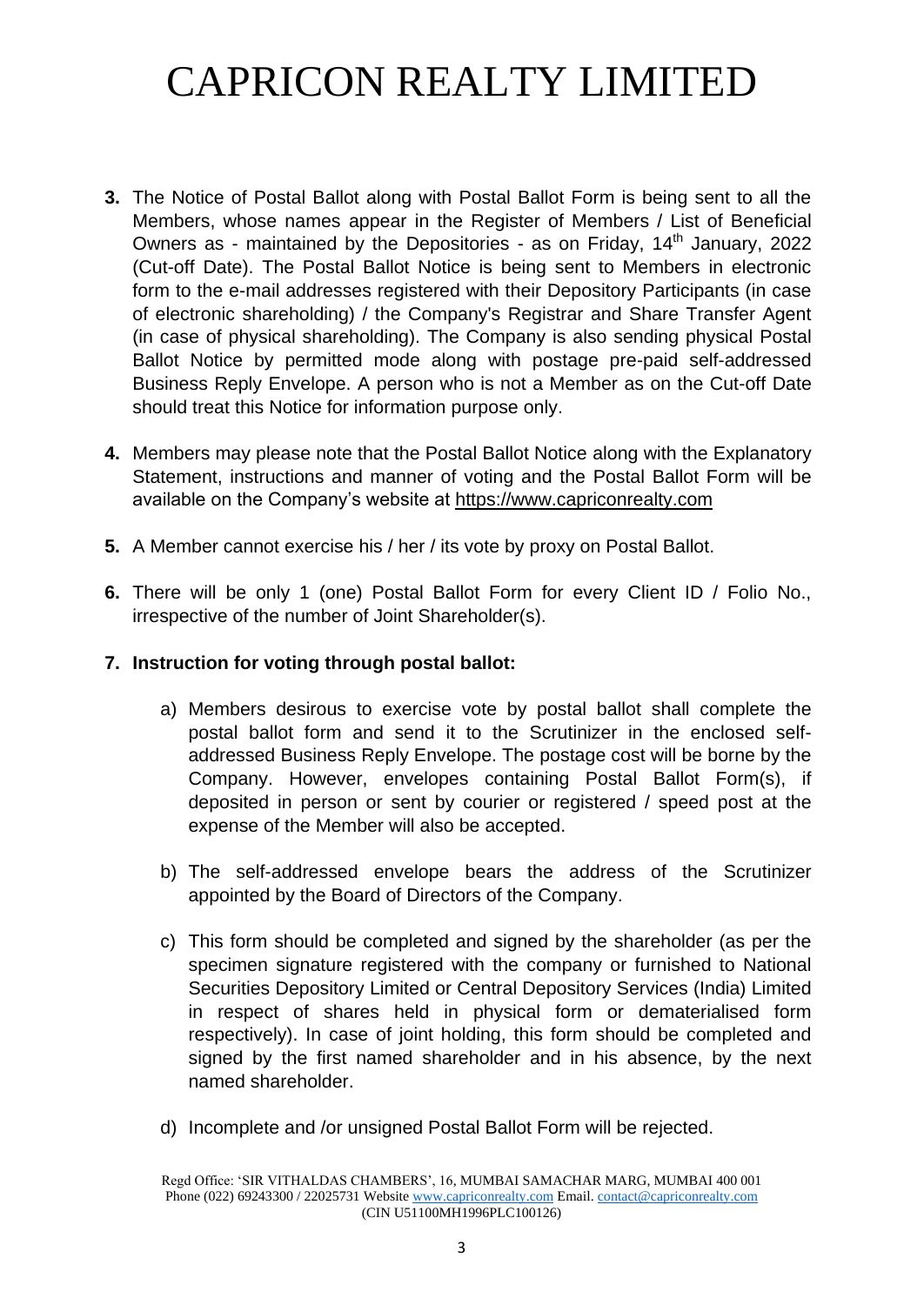- e) Duly completed postal ballot form should reach the address of the Scrutinizer not later than the close of working hours on Tuesday, 22<sup>nd</sup> February, 2022. Postal Ballot Form received after this date will be strictly treated as if the reply from the member has not been received.
- f) In case of shares held by Companies/Trusts, Societies etc., the duly completed Postal Ballot Form should be accompanied by a certified true copy of Board resolution/Authority for the purpose.
- g) Voting rights shall be reckoned on the paid up value of shares registered in the name of the Shareholders as on Friday,  $14<sup>th</sup>$  January, 2022.
- h) Members are requested to carefully read the instructions printed and tick  $(\checkmark)$  mark should be placed in the relevant box signifying assent (FOR) /dissent (AGAINST) for the resolution, as the case may be before sending the postal ballot form by mail/post.
- i) Incomplete, unsigned, improperly or incorrectly tick marked postal ballot forms will be rejected. Postal Ballot forms bearing tick marks in both the columns will render the postal ballot form invalid.
- j) The members are requested not to send any other paper along with the Postal Ballot Form in the enclosed self-addressed postage prepaid envelope as all such envelopes will be sent to the scrutinizer and any extraneous paper found in the such envelope would be destroyed by the scrutinizer.
- k) The scrutinizer"s decision on the validity of postal ballot shall be final.
- **8.** The voting period begins at 9.00 A.M. on Monday, 24<sup>th</sup> January, 2022 and ends at 5.00 P.M. on Tuesday, 22<sup>nd</sup> February, 2022.
- **9.** In case a Member is desirous of obtaining a printed Postal Ballot Form or duplicate, he or she may send an e-mail on [vdarji@thackerseygroup.com.](mailto:vdarji@thackerseygroup.com) The Company shall forward the same along with postage-prepaid self-addressed Business Reply Envelope to the Member.
- **10.**The Scrutinizer shall after scrutinizing the Ballot Forms make a Report of the total votes cast in favour or against, if any.
- **11.**The Scrutinizer will submit his report to the Chairman & Managing Director after completion of the scrutiny and the results of the voting by Postal Ballot will be announced latest by Friday, 25<sup>th</sup> February, 2022 at the Registered Office of the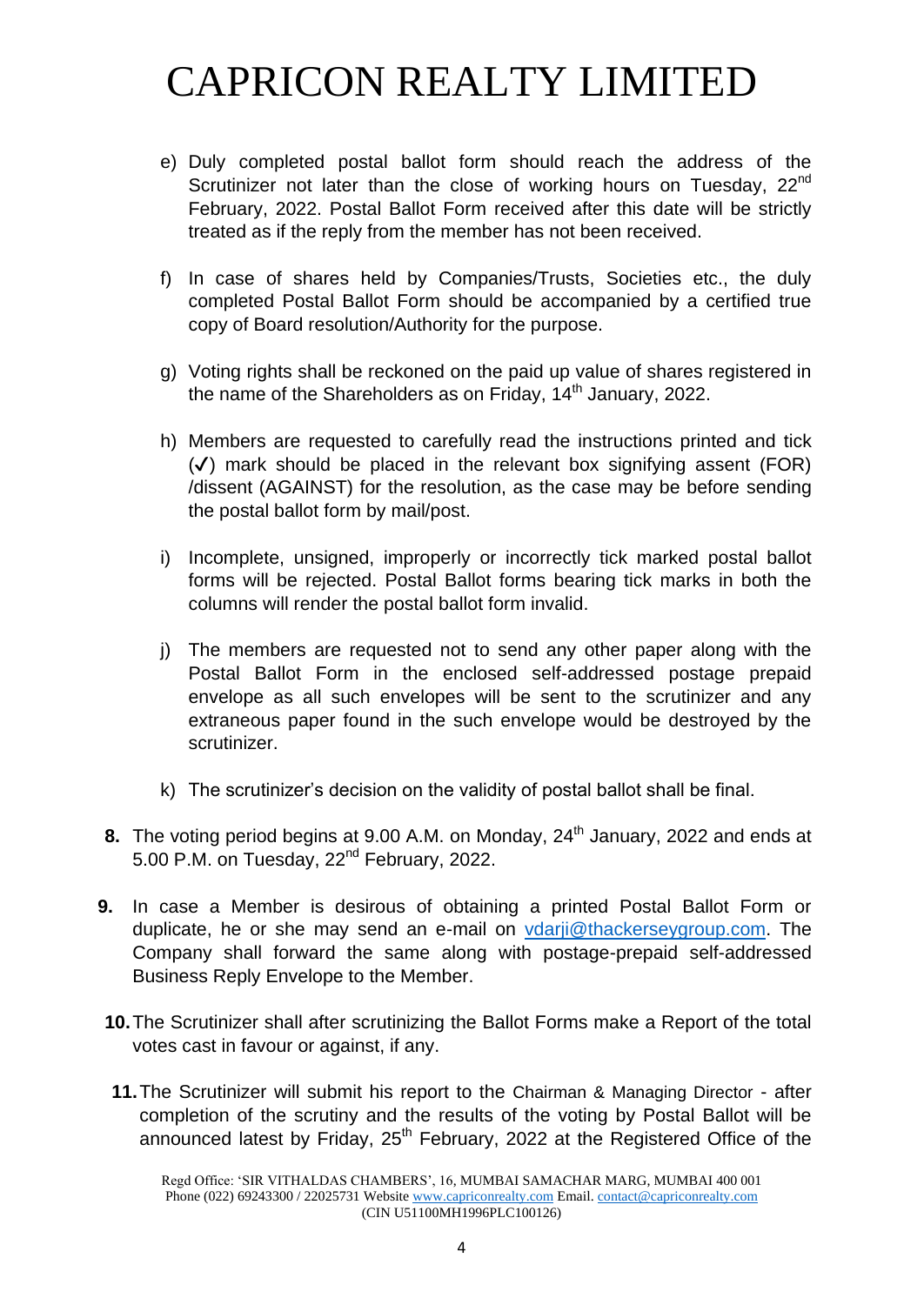Company at "Sir Vithaldas Chambers", 16, Mumbai Samachar Marg, Mumbai - 400 001. In accordance with Secretarial Standard on General Meetings (SS-2), issued by the Institute of Company Secretaries of India, if the proposed resolution is assented by requisite majority, it shall be deemed to have been passed on Tuesday, 22<sup>nd</sup> February, 2022, being the last date specified by the Company for receipt of duly completed Postal Ballot Forms.

- **12.** The declared results along with the report of the scrutinizer shall be uploaded on the website of the Company at [www.capriconrealty.com.](http://www.capriconrealty.com/)
- **13.** Relevant documents referred to in the Postal Ballot Notice and the Explanatory Statement will be available for inspection at the Registered Office of the Company during 11:00 a.m. to 5:00 p.m. on all working days (Monday to Friday) from the date of dispatch of this Notice till the last date for the receipt of votes by Postal Ballot Tuesday, 22<sup>nd</sup> February, 2022.
- **14.** As required by Rule 22 of the Companies (Management and Administration) Rules, 2014, the details pertaining to this Postal Ballot will be published in one English national daily newspaper (in English language) and one vernacular daily newspaper (in vernacular language).
- **15.** In case any Member has queries, grievances or issues relating to Postal Ballot, members are requested to write an email to [vdarji@thackerseygroup.com.](mailto:vdarji@thackerseygroup.com)

**By Order of the Board of Directors For Capricon Realty Limited**

> **Raoul Thackersey Managing Director DIN: 00332211**

**Place: Mumbai Date: 21st January, 2022**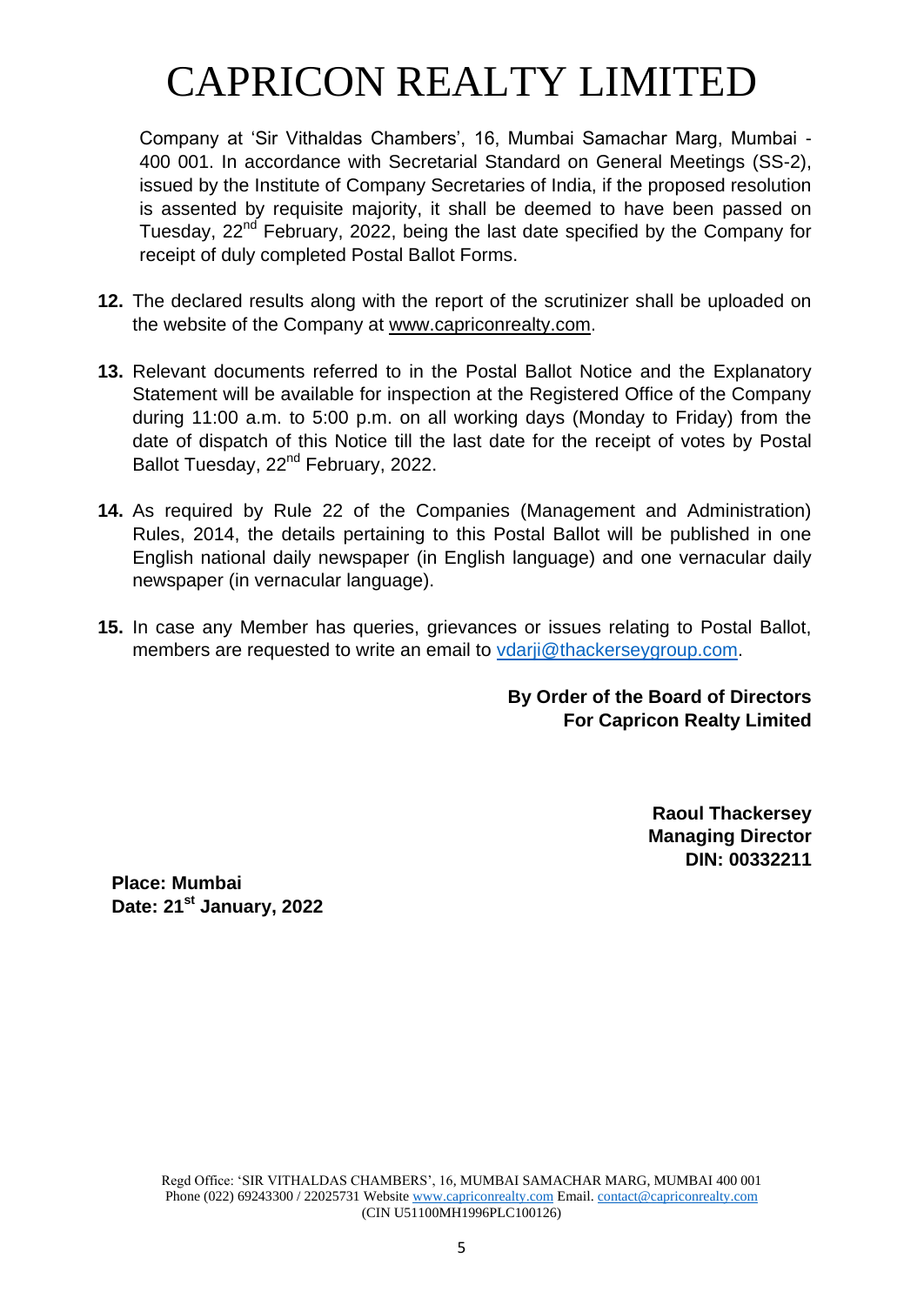### **EXPLANATORY STATEMENT PURSUANT TO SECTION 102 OF THE COMPANIES ACT, 2013 RELATING TO THE AFORESAID SPECIAL RESOLUTION:**

The Company was incorporated as an unlisted Public Limited Company under the provisions of Companies Act, 1956 with the object of carrying on such business as mentioned in the object clause of Memorandum of Association of the Company. The Company does not derive any benefit by retaining - a status of Public Limited Company. In fact, it does not have any immediate or long term plans to mobilize funds / raise capital from the market in general i.e. from public.

Also considering the various advantages under the Companies Act, 2013 available to a Private Limited Company including advantage of having restriction on transfer of Shares through Provision in the Articles of Association as compared to Public Limited Company, the Board is of the opinion that no purpose would be served by retaining the Public Limited character of the Company and decided to convert its status into Private Limited Company.

The conversion of the status of the Company into a Private Limited will enable the Company to reduce the administrative and compliance cost and also streamline its business functioning.

In order to give effect of the said proposal, the Company needs to amend its Articles of Association by providing limitation, restriction and prohibitions as contained under Section 2(68) of the Companies Act, 2013 and also by amending other clauses which are either in contradiction with the provisions as applicable to the Private Limited Companies or providing such provision which enables the Company to avail the benefit of the exemption granted to the Private Limited Companies.

The Proposed new draft of the Articles of Association is available for inspection of the Members' at the Registered Office of the Company during 11:00 a.m. to 5:00 p.m. on all working days (Monday to Friday) from the date of dispatch of this Notice till the last date for the receipt of votes by Postal Ballot Tuesday,  $22^{nd}$  February, 2022.

Consequent upon the proposed conversion of the status of the Company into a Private Limited Company, name clause (Clause I) of the Memorandum of Association needs to be altered to reflect the name of the Company ending with Private Limited.

Pursuant to the provisions of Section 14(1) of the Companies Act, 2013, the Company needs to obtain approval of members by way of special resolution for conversion of status of the Company from Public Limited to a Private Limited.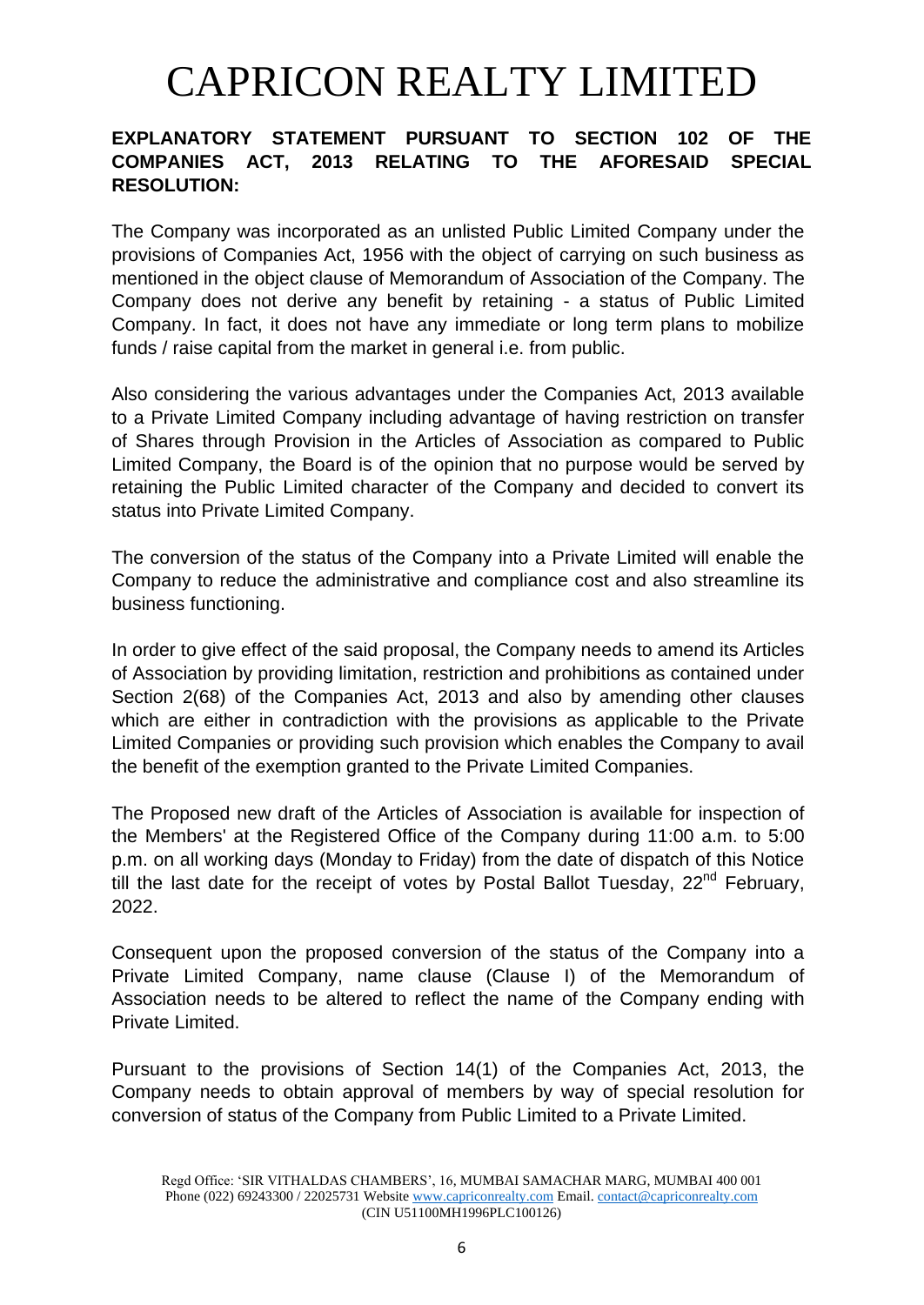Pursuant to the provisions of Section 13 of the Companies Act, 2013, the Company needs to obtain approval of members by way of special resolution for alternation of name clause of Memorandum of Association.

The resolution seeks the approval of members of the Company for conversion of the status of the Company from a Public Limited Company into a Private Limited Company and consequent alteration of Memorandum and Articles of Association of the Company by passing of special resolution as set out in the notice of meeting.

Your Board recommends the resolution for approval by the members.

Except in their capacity as shareholders of the Company, none of the Director / relatives are interested or concerned in this resolution either financially or otherwise.

> **By Order of the Board of Directors For Capricon Realty Limited**

> > **Raoul Thackersey Managing Director DIN: 00332211**

**Place: Mumbai Date: 21st January, 2022**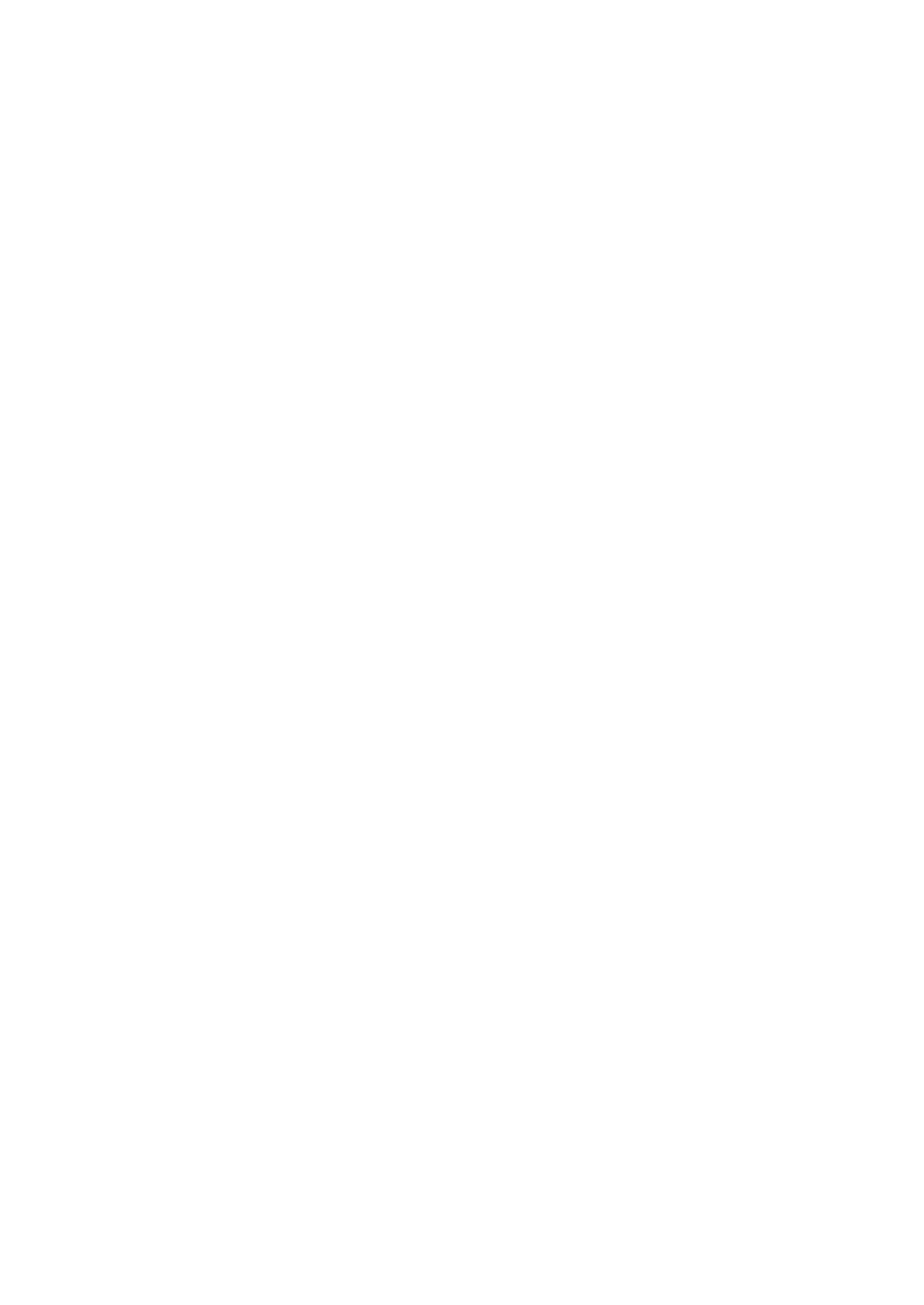### **POSTAL BALLOT FORM**

**Sr. No. \_\_\_\_\_\_\_\_\_**

|   | Name & Registered         |  |
|---|---------------------------|--|
|   | Address of the Sole /     |  |
|   | <b>First named Member</b> |  |
| 2 | Name(s) of Joint          |  |
|   | Holder(s), if any         |  |
| 3 | Registered Folio No./     |  |
|   | DP ID Client ID No.       |  |
| 4 | Number of equity shares   |  |
|   | held (Equity Shares of    |  |
|   | Rs. 10/- each)            |  |

I/we hereby exercise my/our vote(s) in respect of the Resolution enumerated below by recording, my/our assent or dissent to the said Resolution by placing the tick mark  $(\sqrt{2})$  at the appropriate box below:

| Sr.<br>No. | <b>Particulars</b>                                                                               | Type of<br><b>Resolution(s)</b> | No. of<br>shares<br>held | I/we assent<br>to the<br>resolution<br>(For) | I/we dissent<br>to the<br>resolution<br>(Against) |
|------------|--------------------------------------------------------------------------------------------------|---------------------------------|--------------------------|----------------------------------------------|---------------------------------------------------|
|            | Conversion of Status<br>of the Company from<br>Limited<br>Public<br>to<br><b>Private Limited</b> | <b>Special</b>                  |                          |                                              |                                                   |

Place:

Date:

(Signature of the Shareholder or Authorised Signatory)

### **Notes:**

- 1. Please read the instructions printed overleaf carefully before filling this form.
- 2. Last date for receipt of Postal Ballot Form by the Scrutinizer is Tuesday, 22<sup>nd</sup> February, 2022 upto 5:00 p.m.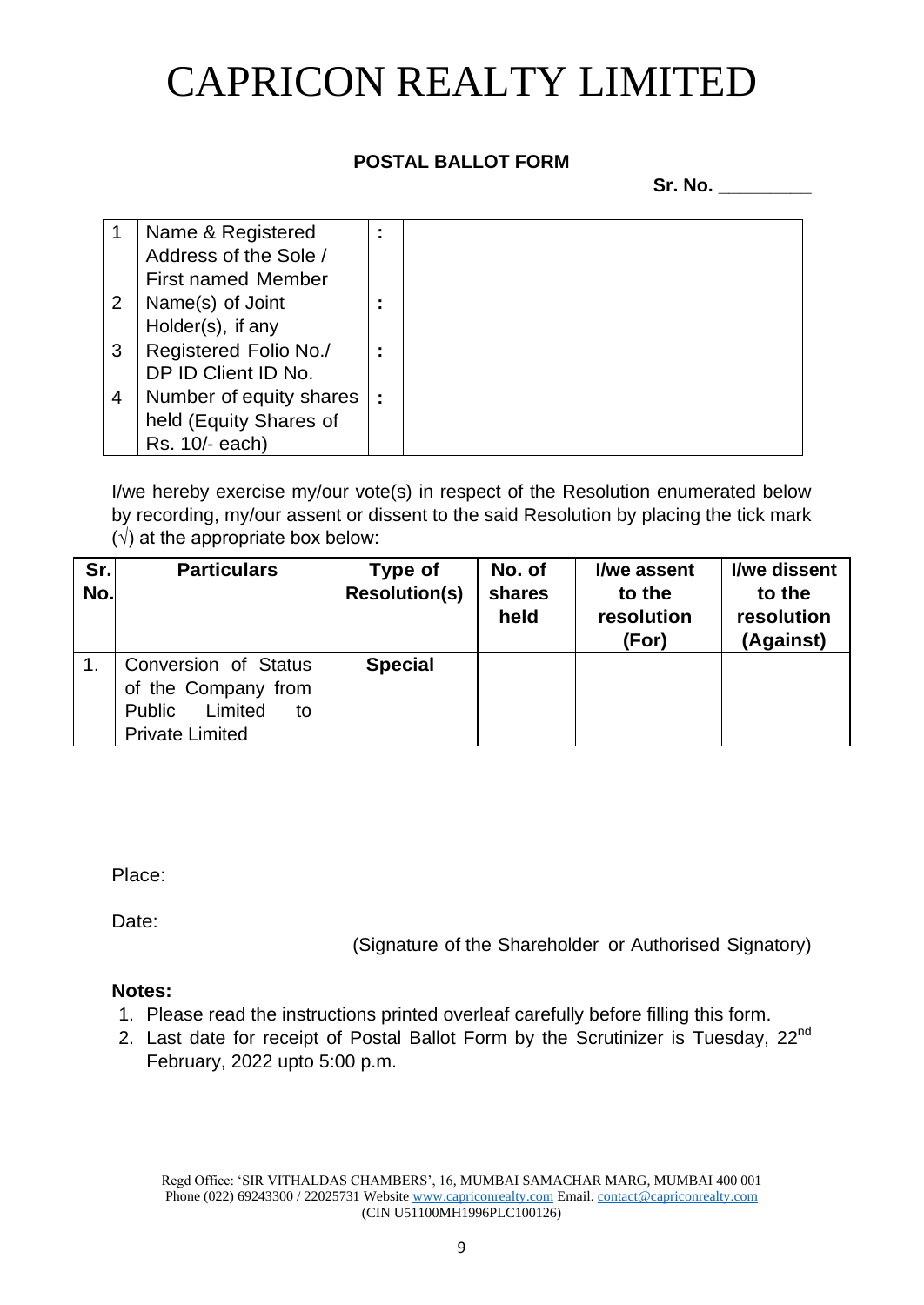THIS PAGE LEFT INTENTIONALLY BLANK

Regd Office: 'SIR VITHALDAS CHAMBERS', 16, MUMBAI SAMACHAR MARG, MUMBAI 400 001 Phone (022) 69243300 / 22025731 Website www.capriconrealty.com Email. contact@capriconrealty.com (CIN U51100MH1996PLC100126)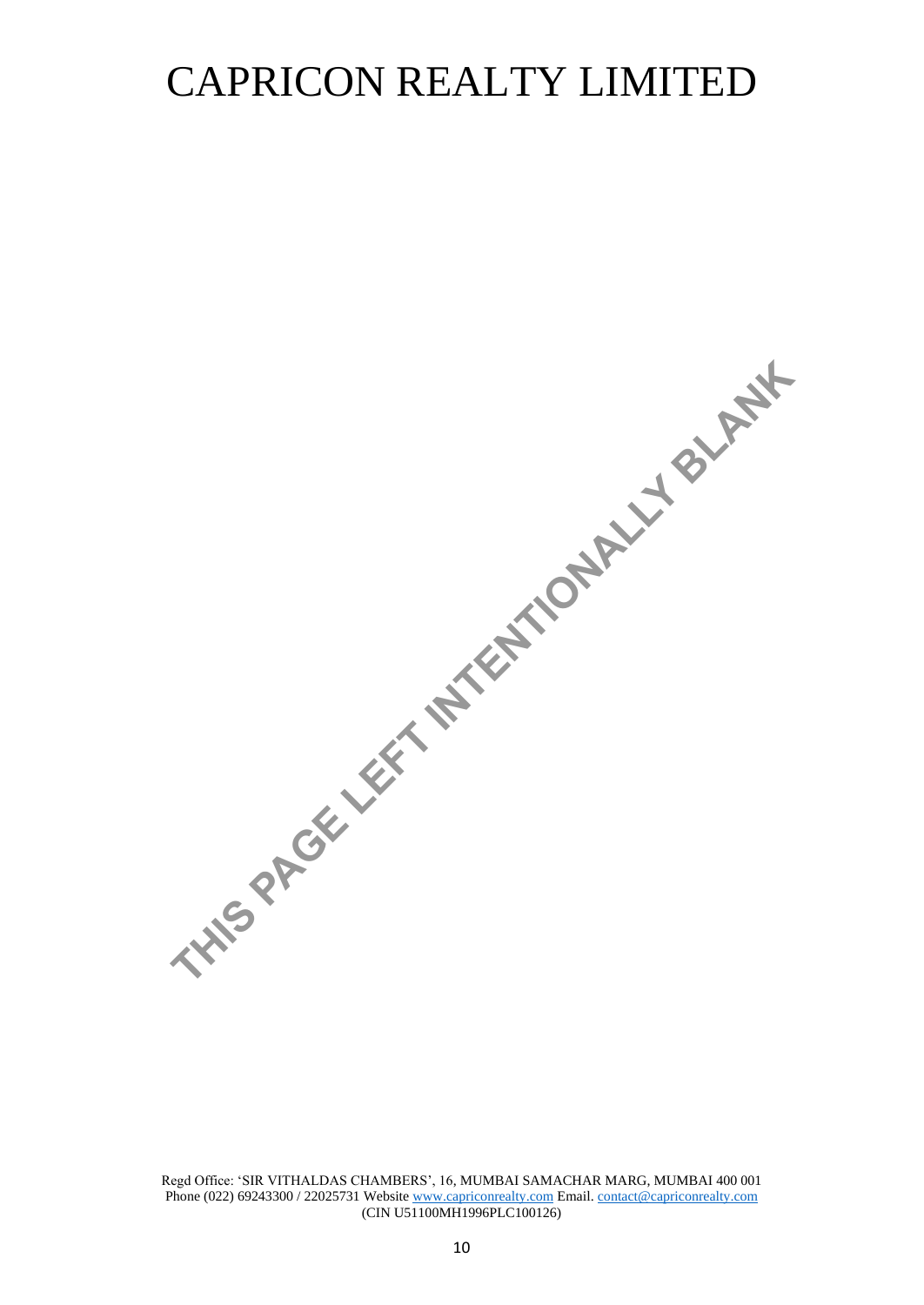### **Instructions:**

| $\mathbf{1}$     | Members desirous to exercise vote by postal ballot shall complete the postal                                                                       |  |  |  |
|------------------|----------------------------------------------------------------------------------------------------------------------------------------------------|--|--|--|
|                  | ballot form and send it to the Scrutinizer in the enclosed self-addressed                                                                          |  |  |  |
|                  | Business Reply Envelope. The postage cost will be borne by the Company.                                                                            |  |  |  |
|                  | However, envelopes containing Postal Ballot Form(s), if deposited in person                                                                        |  |  |  |
|                  | or sent by courier or registered / speed post at the expense of the Member                                                                         |  |  |  |
|                  | will also be accepted.                                                                                                                             |  |  |  |
| $\boldsymbol{2}$ | The self-addressed envelope bears the address of the Scrutinizer appointed                                                                         |  |  |  |
|                  | by the Board of Directors of the Company.                                                                                                          |  |  |  |
| 3                | This form should be completed and signed by the shareholder (as per the                                                                            |  |  |  |
|                  | specimen signature registered with the company or furnished to National                                                                            |  |  |  |
|                  | Securities Depository Limited or Central Depository Services (India) Limited                                                                       |  |  |  |
|                  | in respect of shares held in physical form or dematerialised form                                                                                  |  |  |  |
|                  | respectively). In case of joint holding, this form should be completed and                                                                         |  |  |  |
|                  | signed by the first named shareholder and in his absence, by the next named<br>share holder.                                                       |  |  |  |
| 4                | In case of shares held by Companies/Trusts, Societies etc., the duly                                                                               |  |  |  |
|                  | completed Postal Ballot Form should be accompanied by a certified true copy                                                                        |  |  |  |
|                  | of Board resolution/Authority for the purpose.                                                                                                     |  |  |  |
| 5                | Members are requested to carefully read the instructions printed and tick $(\checkmark)$                                                           |  |  |  |
|                  | mark should be placed in the relevant box signifying assent (FOR) /dissent                                                                         |  |  |  |
|                  | (AGAINST) for the resolution, as the case may be before sending the postal                                                                         |  |  |  |
|                  | ballot form by mail/post.                                                                                                                          |  |  |  |
| 6                | Duly completed postal ballot form should reach the address of the Scrutinizer                                                                      |  |  |  |
|                  | not later than the close of working hours on Tuesday, 22 <sup>nd</sup> February, 2022.                                                             |  |  |  |
|                  | Postal Ballot Form received after this date will be strictly treated as if the                                                                     |  |  |  |
|                  | reply from the member has not been received.                                                                                                       |  |  |  |
| $\overline{7}$   | In case a Member is desirous of obtaining a printed Postal Ballot Form or                                                                          |  |  |  |
|                  | duplicate, he or she may send an e-mail on vdarji@thackerseygroup.com.                                                                             |  |  |  |
|                  | The Company shall forward the same along with postage-prepaid self-                                                                                |  |  |  |
|                  | addressed Business Reply Envelope to the Member.                                                                                                   |  |  |  |
| 8                | Members are requested not to send any other paper along with the Postal                                                                            |  |  |  |
| 9                | Ballot Form in the enclosed postage pre-paid self- addressed envelope.<br>Members may kindly note that the Postal Ballot Forms shall be considered |  |  |  |
|                  | invalid if:                                                                                                                                        |  |  |  |
|                  |                                                                                                                                                    |  |  |  |
|                  | the Postal Ballot Form other than the one issued by the Company is<br>a)                                                                           |  |  |  |
|                  | used;                                                                                                                                              |  |  |  |
|                  | b) it has not been signed by or on behalf of the member;                                                                                           |  |  |  |
|                  | signature on the Postal Ballot Form doesn't match the specimen<br>C)                                                                               |  |  |  |
|                  | signature with the Company/ Depository Participants;                                                                                               |  |  |  |
|                  | it is not possible to determine without any doubt the assent or dissent of<br>d)                                                                   |  |  |  |